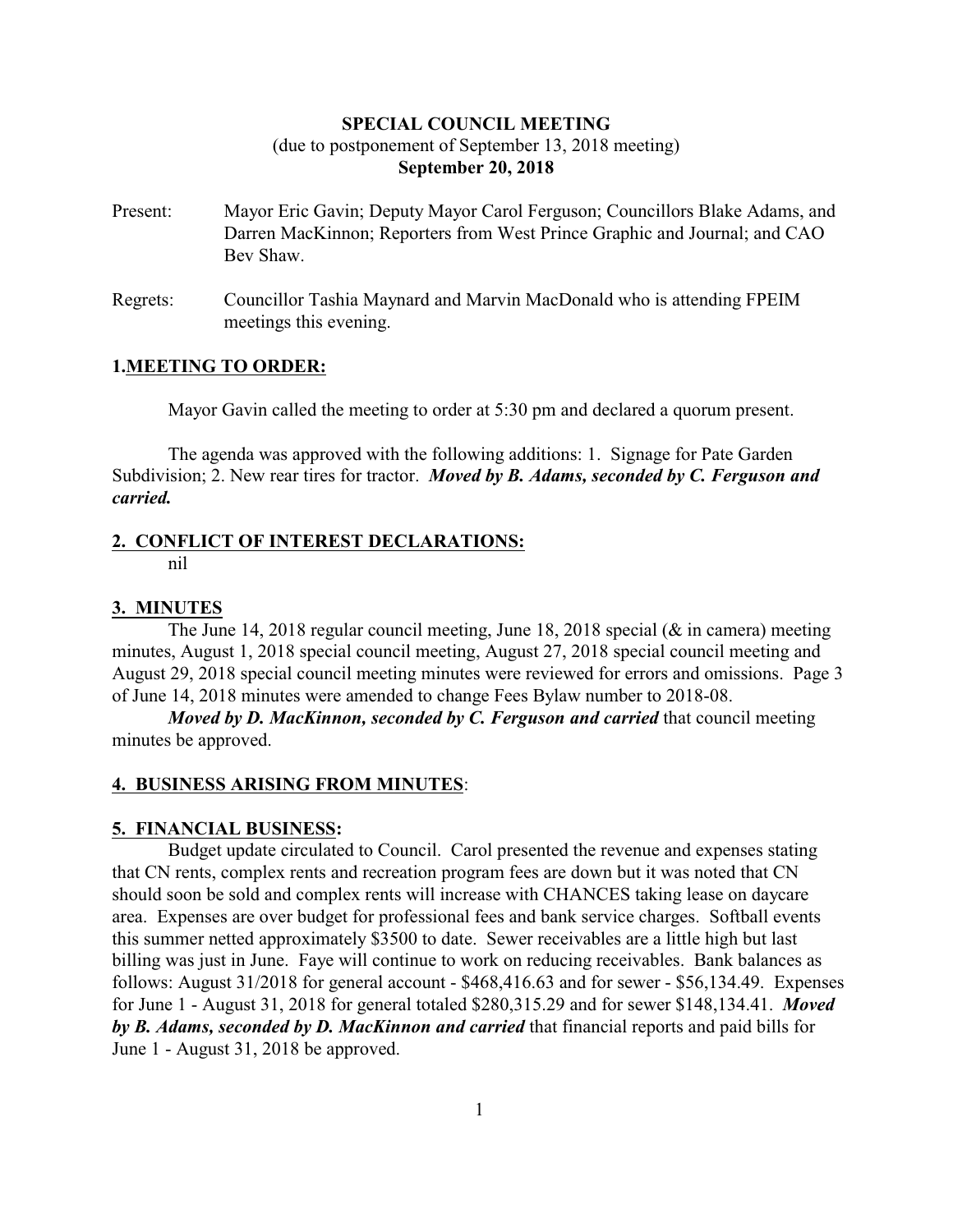### **6. NEW BUSINESS**

*A. Mayor's report* - Eric reported attending several meetings and was quite busy.

*B. Administrator's report -* Bev reported attending information session on RCMP on June 22<sup>nd</sup> and asset management session on June 24<sup>th</sup>. EDA workers contracts finished except for one; summer students also completed - claims submitted. Daycare renovations coming along well and CN sale also moving along. O'Halloran pre trial scheduled for November 19th. Building/business permits issued - Town of O'Leary for retail outlet at \$312,000; Georgina Gallant for demolition of outbuildings at \$0.00; Ursula Cornish for demolition of outbuilding and construction of new building at \$4000; Subdivision permit to Town of O'Leary to amalgamate PID #41566 and 41574 to allow for construction of retail outlet; Subdivision permit to Town of O'Leary for PID 43661 and 721464; permit to Eric and Connie Bernard for private garage at \$10,000; permit to Robert and Spencer Ellis for storage barn at \$10,000; permit to John and Catherine Barkley for single family dwelling at \$18,000; and permit to Cavendish Agri Services for demolition of storage towers at \$80,000.00. Bev's overtime at 14 hours, 2 weeks of 2018 vacation; Dale's overtime at 24.5 hours plus 4 weeks of 2018 vacation time; and Jess has 25 hours overtime.

## **Resolutions for Permits:**

Whereas the Town of O'Leary Zoning and Subdivision Control (Development) Bylaw requires Town Council approval for commercial, institutional, industrial and multiple family dwelling permits, the following permit application is presented to Council: Cavendish Agri Services, 41 North ST., for demolition of two storage towers at \$80,000. Approved on a *motion by D. MacKinnon, seconded by C. Ferguson and carried.*

Whereas the Town of O'Leary Zoning and Subdivision Control (Development) Bylaw requires Town Council approval for subdivision permits, the following permit applications are presented to Council: Town of O'Leary application to amalgamate PID 41566 and 41574 to make one lot for development of retail outlet; Town of O'Leary application to subdivide PID 43661 and 721464 to 17 lots for residential development. Approved on a *motion by D. MacKinnon, seconded by B. Adams and carried.*

## *C. Reports from Departments*

*- Properties -* Darren reported he's been working on potential project for kids' splash pad. Also asked that Bev check with Province again on CN release.

*- Development -* Blake advised that subdivision is progressing well, culverts are in and will be paving soon. There's been some interest in the lots. The retail outlet is behind schedule but fit up should start soon. Discussion held on penalties for delay in completion. Change orders for retail outlet sent out in email.

**Resolution for Change Orders:** Whereas Home Hardware parking lot is on Town property by one foot, the separation between two lots will be two feet instead of three and filled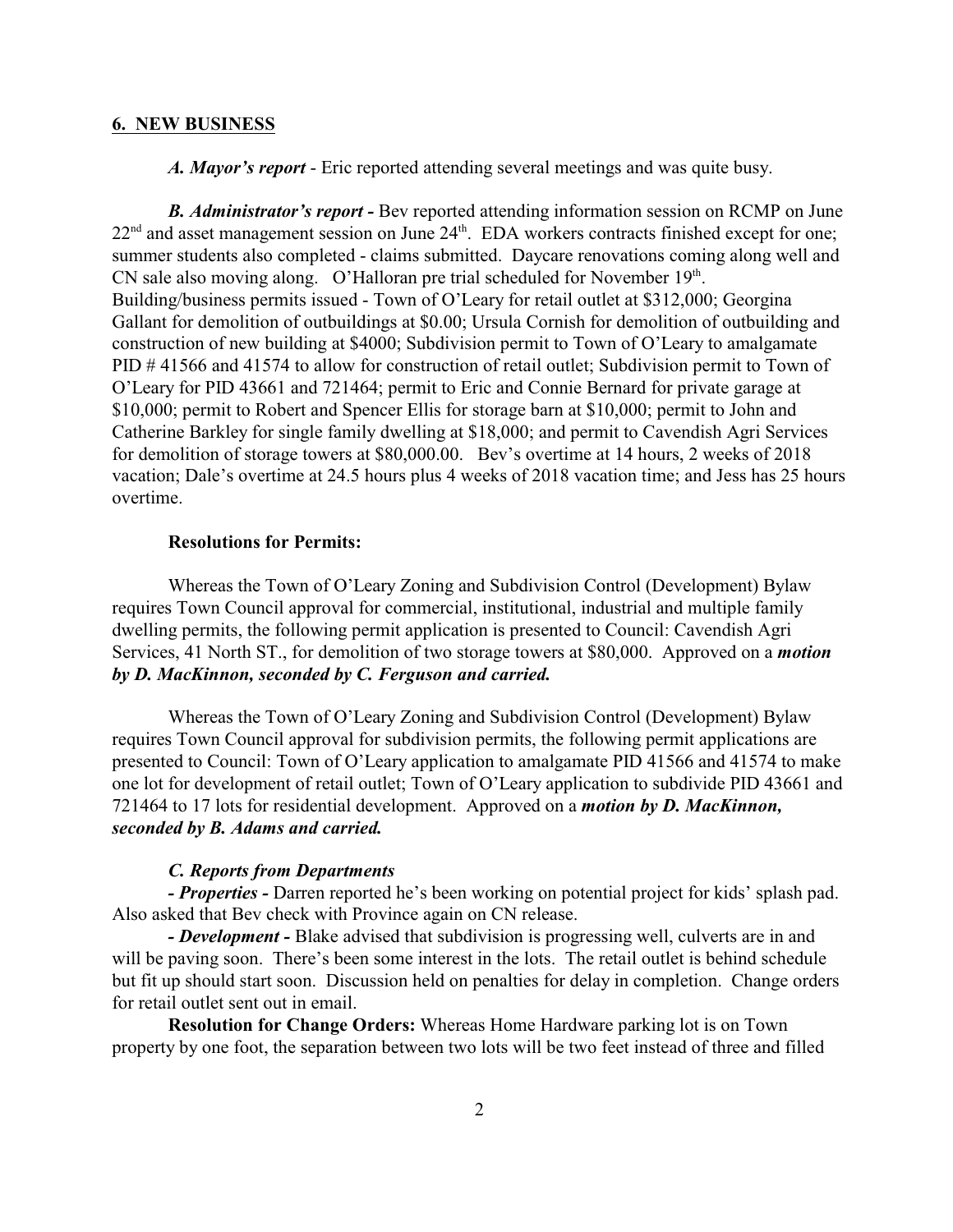with gravel; Whereas unsuitable fill was found during foundation excavation and had to be removed and replaced it with shale at an extra cost of approximately \$11,000; and Whereas costs for Maritime Electric to relocate power poles was higher than estimated; Therefore be it resolved that these change orders be approved but with separation between two parking lots to be a raised grass area instead of gravel. Three change orders approved as above on a *motion by D. MacKinnon, seconded by C. Ferguson and carried.* (Note - information was received from Coles that grassing the area would not create the drainage needed so email was circulated and gravel to remain.)

*Moved by B. Adams, seconded by C. Ferguson and carried* that sign for sale of subdivision lots be purchased at Sign Station for \$513 including tax and to include changes discussed.

*Moved by B. Adams, seconded by C. Ferguson and carried* that official name of subdivision be Pate Garden Subdivision and new street to be an extension of Pate Garden Drive.

*- Fire Department -* Fire Chief's report for June - August was circulated to Council. In Marvin's absence, Bev noted that Fire Department is purchasing a new gas monitor and the questionnaire for potential members was circulated to Council.

*- Recreation -* Jess's first report was circulated. Successful events included Canada Day, Potato Blossom Festival and Eastern Canadians. The Terry Fox Run is scheduled for September 16<sup>th</sup>, plans are underway for the 5<sup>th</sup> Annual Hockey Classic and after school programing.

*- Police -* RCMP reports for June, July and August were circulated to Council. No officer present this evening.

- *Sanitation* - Eric mentioned the lagoon is struggling with high CBOD and TSS levels plus a toxic blue-green algae has developed which is a contributing factor to the high levels. WSP's report on this issue has been circulated to Council and it suggested a couple of methods to correct the situation. They are very costly. The report has also been sent to Morley Foy, Engineer with the Department of Environment. A meeting to be organized with all parties involved to discuss solutions and funding if necessary. Motor and pump at lift station is possibly due for replacement. Door handle on maintenance truck to be repaired at a cost of about \$500 - Approved on **motion by D. MacKinnon, seconded by C. Ferguson and carried.**

*D. Fees Bylaw # 2018-08 second reading -* To be tabled at next meeting due to reconsideration of fee amounts.

#### *E. Remuneration Bylaw # 2018-07 second reading -*

Whereas the Municipal Government Act requires a bylaw to authorize the municipality to establish the types, rates and conditions of payments to be made to or on behalf of a member of the Council, a member of a Council Committee or another person; And whereas the Remuneration Bylaw # 2018-07 was read and formally approved a first time at the Council meeting held on June 14, 2018; Therefore be it resolved that the Remuneration Bylaw # 2018-07 be hereby read a second time. *Moved by Darren MacKinnon, seconded by Carol Ferguson and carried.*

Whereas the Municipal Government Act requires a bylaw to authorize the municipality to establish the types, rates and conditions of payments to be made to or on behalf of a member of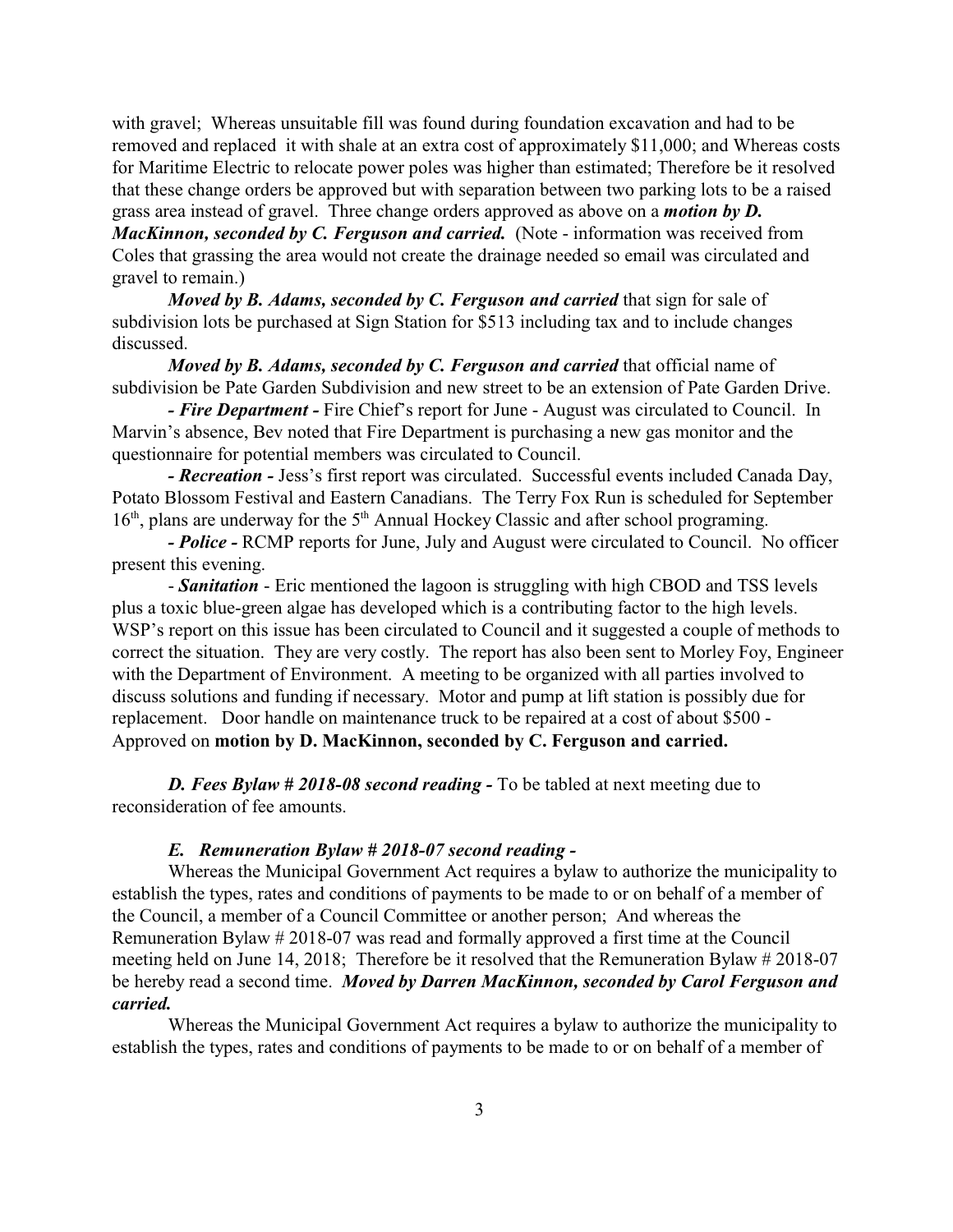the Council, a member of a Council Committee or another person; And whereas the Remuneration Bylaw # 2018-07 was read and approved at two separate meetings of Council held on different days; Therefore be it resolved that the Remuneration Bylaw # 2018-07 be hereby formally adopted. *Moved by Darren MacKinnon, seconded by Blake Adams and carried.*

### *F. Staff holidays -* In camera

*G. Confirm support to O'Leary Junior Eagles Softball team - Moved by D. MacKinnon, seconded by C. Ferguson and carried* that Council's decision by email/phone to donate \$250 to the O'Leary Junior Eagles Softball team, be confirmed.

*H. Confirm support to Sr. Men's Softball team - Moved by C. Ferguson, seconded by D. MacKinnon and carried* that Council's decision by email/phone to donate \$250 to the O'Leary Sr. Mens' Softball team, be confirmed.

*I. Confirm support to 2023 Canada Games Bid Committee - Moved by D. MacKinnon, seconded by B. Adams and carried* that Council's decision by email/phone to provide a letter of support to the 2023 Canada Games Bid Committee, be confirmed.

*J. Confirm sale price of subdivision lot - Moved by B. Adams, seconded by C. Ferguson and carried* that Council's agreement to sell Lot # 8 of Pate Garden Subdivision to P. Murphy.

*K. Confirm purchase of gift for Jeff Ellsworth - Moved by C. Ferguson, seconded by B. Adams and carried* Council's decision by email/phone to purchase \$75 gift card for Jeff, be confirmed.

*L. Change in pastor and day for church rental -* As noted in fees policy, rent for Saturdays to be  $$75 + \text{taxes}$ . If changed back to Sunday mornings,  $$50 + \text{taxes}$ .

*M. Request for donation to Soccer Club - Moved by B. Adams, seconded by C. Ferguson and carried* Council donate \$75 to PEI FC U17 Boys Soccer Club.

#### *N. Other business & correspondence:*

- Quotes were received for replacement of **rear tractor tires**. *Moved by D. MacKinnon, seconded by C. Ferguson and carried* that O'Leary Tire Centre quote for \$2861.78 be accepted.

- Council noted that Pate Garden Subdivision lots for sale sign be added to Town website.

- Request for donation from PEI Military Family Resource Centre be denied.

- Letter received from Springfield West - O'Leary Baptist Church re cannabis retail outlet was read. No action.

- Thank you notes received from PEI Potato Blossom Festival and O'Leary United Church.

## *7.* **COMMITTEE OF THE WHOLE**

*Moved by B. Adams, seconded by C. Ferguson and carried that Council adjourn to*